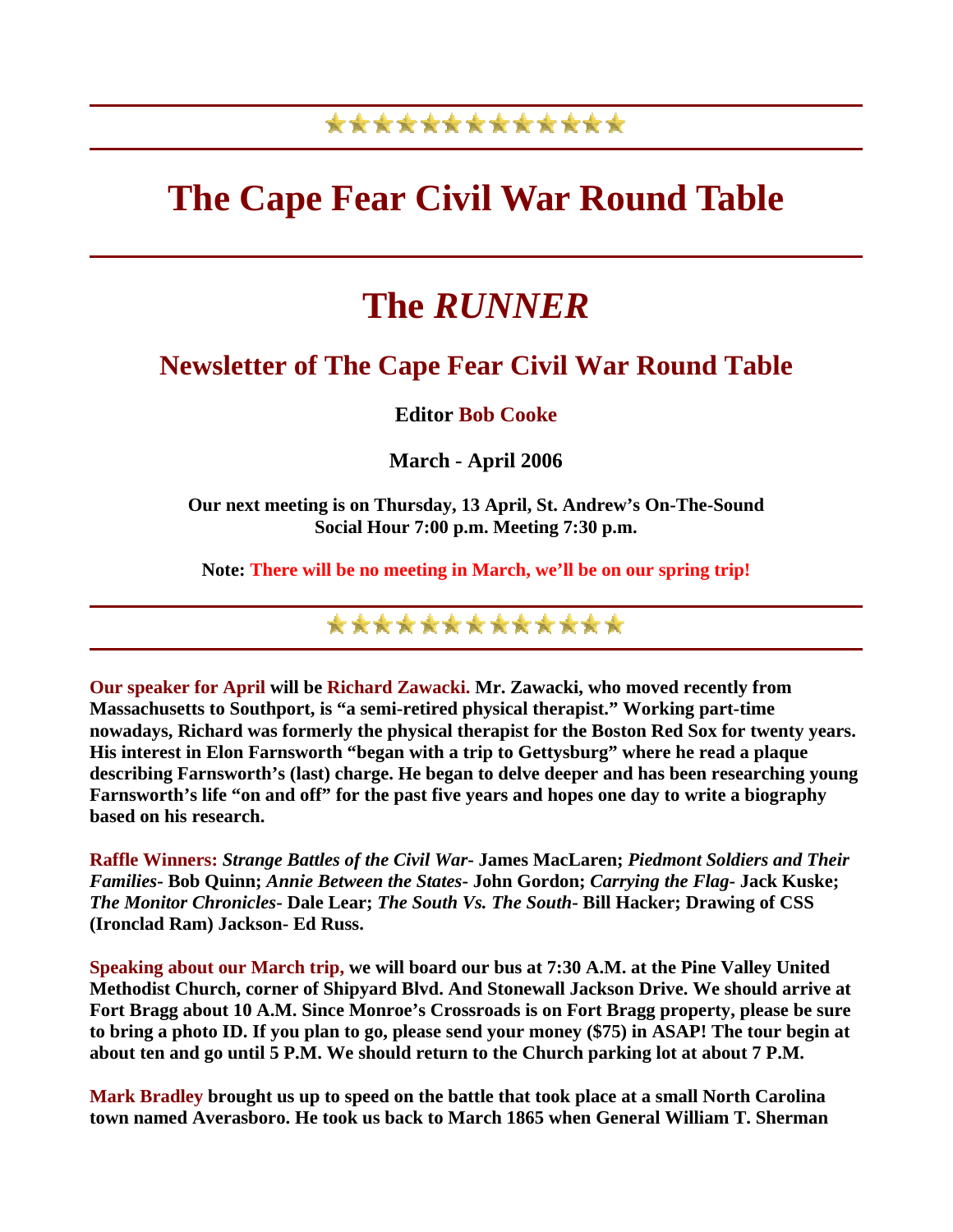**was advancing through the Carolinas. On 8 March, with 60,000 veteran troops, Sherman crossed into North Carolina. On the move towards Fayetteville, with the aim of moving on to Goldsboro, Sherman's men were divided into two wings, with cavalry general "Kil-Cavalry" Kilpatrick guarding the left flank. That column was commanded by General Henry Warner Slocum. They will face Confederate General Joe Johnston, who is gathering a sizable force to contest Sherman's advance. His cavalry is led by Lieutenant General Wade Hampton, who was frantically returning from Columbia, South Carolina. Kilpatrick, in an attempt to prevent Hampton from slipping by him, will divided his force of 4,300 troopers and cover the roads to Fayetteville.** 

**General Kilpatrick, believing he has covered all bases, settled in for the night at the Monroe plantation, not knowing that the Confederates are moving on him. Lieutenant General William Hardee's ("Old Reliable") Corps prepare to attack at dawn. With no pickets out, the attack is a complete surprise and the Federals are routed. One of the cavalrymen, Captain Bostic has a special mission: to capture General Kilpatrick. Approaching the Monroe house, Bostic hails a Yankee in his nightshirt and asks him where the general is. The man points off to the distance and yells back, "There he goes!" Bostic and his men ride off after the man pointed out, but it is the wrong man! It is Kilpatrick himself who showed Bostic where to go and narrowly avoided capture due to his quick-thinking. This event will go down in history as "Kilpatrick's Shirttail Skeddadle!"** 

**The Confederate victory is short-lived however, Union soldiers have been forced back to Nicholson's Creek, a swampy area, where they rally and throw back the attackers. "Although the battle was small and indecisive, it nevertheless had the effect of dividing or spreading out Sherman's army." Given time to concentrate, Johnston will launch another attack at Bentonville on 19 March, which was the largest battle of the war fought in North Carolina. Mr. Bradley's maps and thorough understanding of the battle helped enormously and will contribute greatly to our trip on 25 March.** 

**We were not able to go to the Fort Anderson reenactment (18-19 February) but we understand it was a huge success and has brought needed attention to the Historic Site. If any members did attend, please feel free to pen us a note and if possible, we'll post it on the website!** 

**The Fork's Road event is to take place this weekend (25-26 February) at the Louis Wells Cameron Art Museum at the intersection of Independence Blvd. And 17th Street. The delaying action, meant to give Braxton Bragg an opportunity to destroy government stores and get out of Wilmington, pitted nearly 1,000 Confederates against the Union juggernaut. There will be artillery and small arms demonstrations as well as several presentations on the battle (Dr. Chris Fonvielle), African-American soldiers (Dr. Edward Keith) and a "Civilian Woman's Interpretation in the museum.** 

**NOTE: Last update - April 15, 2006**

#### **Our Spring Trip!**

**At 7:30 sharp (or shortly after-thanks again to all for waiting for me!) the stalwart band of twenty-four members and guests left Wilmington by chartered bus for Fort Bragg. We were off to meet Mark Bradley for a tour of the Monroe's Crossroads and Averasboro Battlefields. As an**